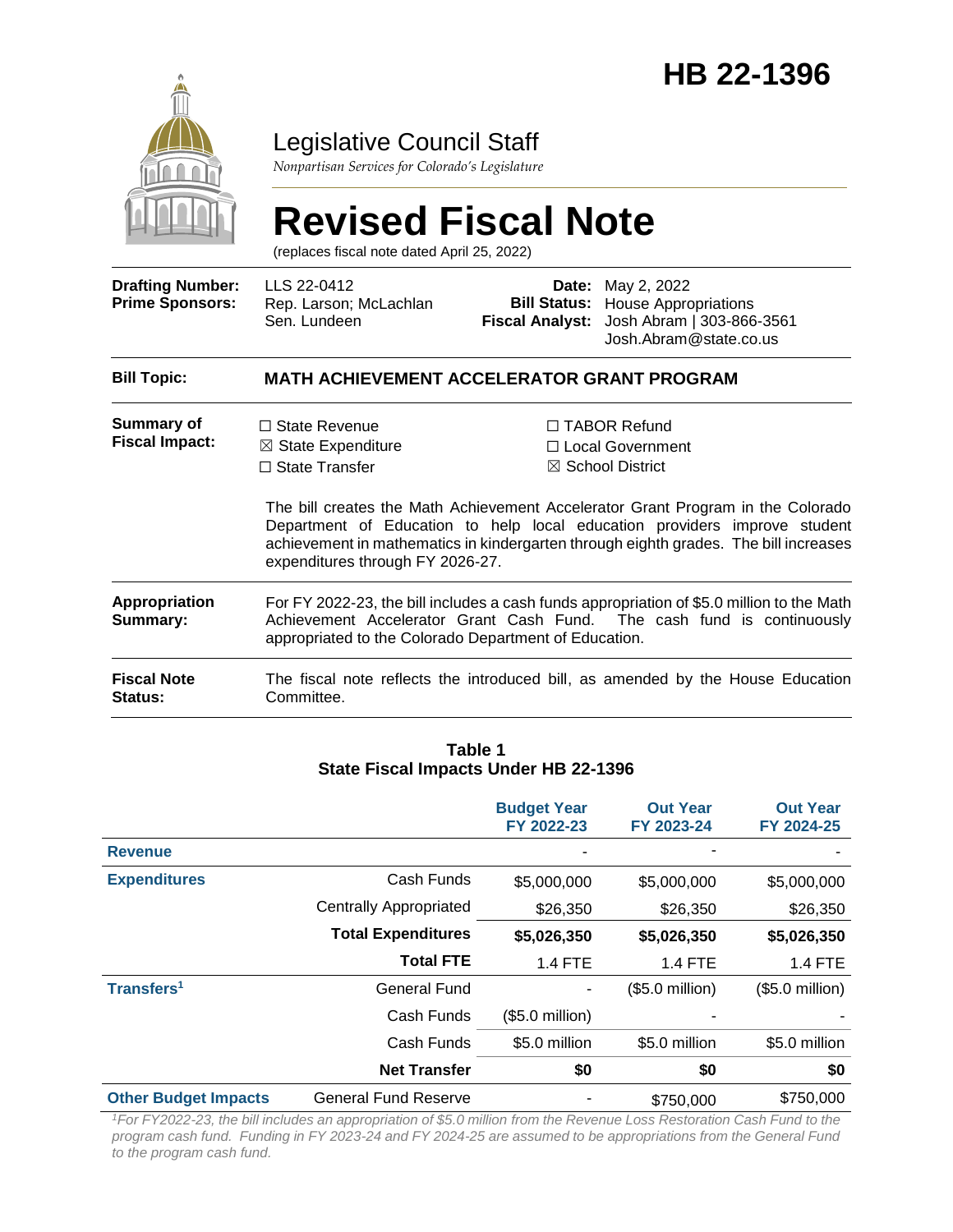Page 2

## Page 2<br>May 2, 2022 **HB 22-1396**

### **Summary of Legislation**

The bill creates the Math Achievement Accelerator Grant Program in the Colorado Department of Education (CDE) to provide three-year grants to local education providers (LEPs) to improve student achievement in mathematics in kindergarten through eighth grades. The State Board of Education must adopt rules for the program. The bill lists minimum elements LEPs must include in grant applications and criteria the CDE must consider when recommending and awarding grants. The grant program is repealed July 1, 2027.

By January 15, 2023, the Commissioner of Education must convene a grant review committee. With assistance from the committee, the CDE must review applications and make recommendations to the State Board of Education for grant awards to LEPs. The program must award three year grants, which must be between \$75,000 and \$125,000 per recipient per budget year. Beginning FY 2023-24, second and third year grant distributions are conditional on confirmation that recipients are meeting all program requirements.

By March 15, 2023, the CDE must contract with an independent evaluator to determine the effectiveness of school-based plans implemented by grant recipients, and the degree to which plans can be replicated by other LEPs. The evaluator must prepare annual reports to the CDE, including interim and final evaluations of each-school based plan, and of the grant program overall. CDE must present the evaluation reports to the state board and the General Assembly.

The bill creates the Math Achievement Accelerator Grant Fund which is continuously appropriated to the CDE to implement the grant program. The department may use up to \$150,000 annually for administrative expenses, and up to \$100,000 annually for the independent evaluator. For FY 2022-23, the bill appropriates \$5.0 million to the grant fund from the Revenue Loss Restoration Cash Fund

### **State Transfers**

For FY 2022-23, the bill transfers \$5.0 million from the Revenue Loss Restoration Cash Fund via an appropriation to the Math Achievement Accelerator Grant Fund. The fiscal note assumes that transfers in FY 2023-24 and FY 2024-25 are made from appropriations from the General Fund.

### **State Expenditures**

The bill increases state expenditures in the CDE by \$5.0 million annually in FY 2022-23, FY 2023-24, and FY 2024-25. Expenditures are from the program cash fund. Expenditures are shown in Table 2 and detailed below.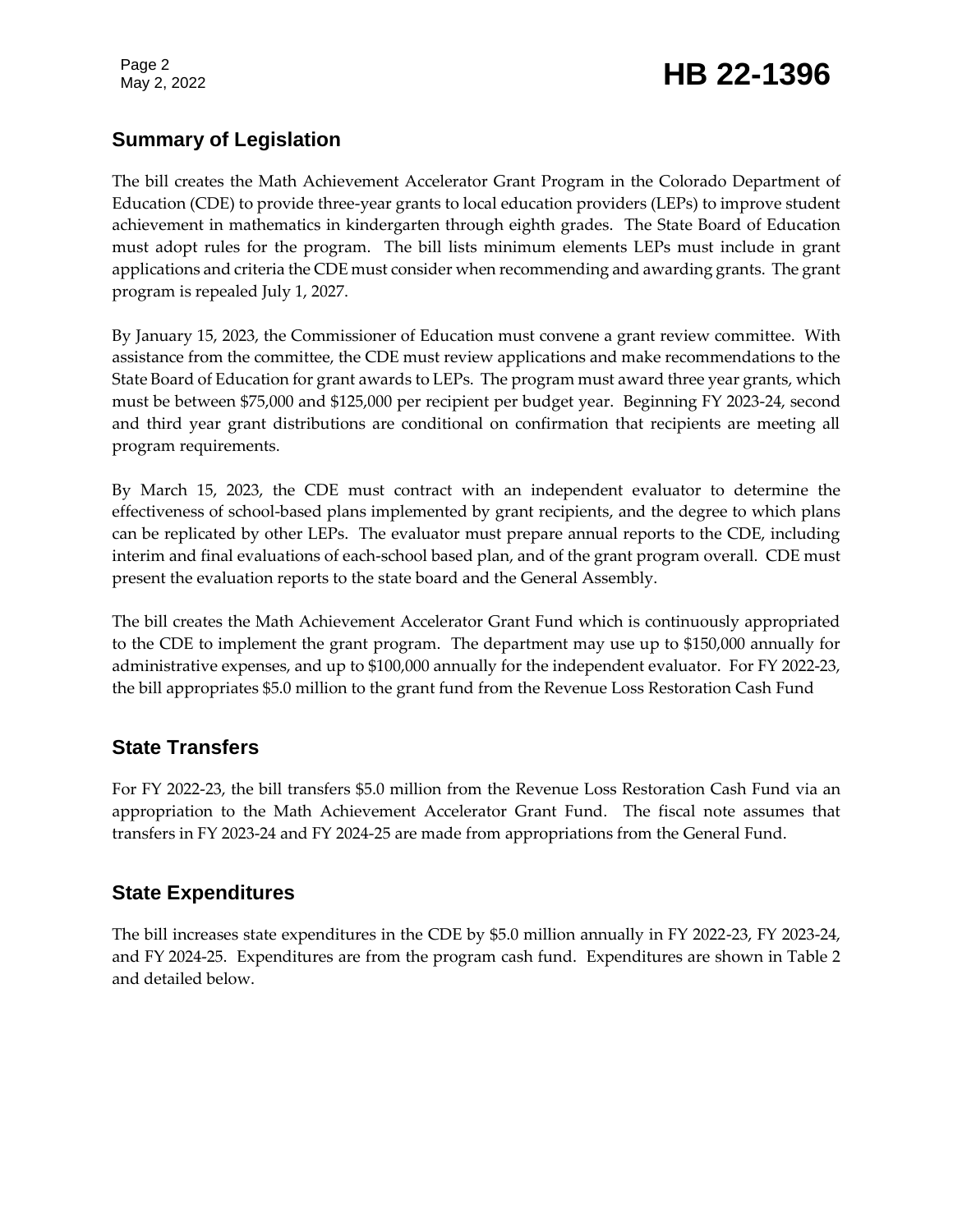### Page 3<br>May 2, 2022 **HB 22-1396**

|                                           | FY 2022-23  | FY 2023-24     | FY 2024-25     |
|-------------------------------------------|-------------|----------------|----------------|
| <b>Department of Education</b>            |             |                |                |
| <b>Personal Services</b>                  | \$137,300   | \$137,300      | \$137,300      |
| <b>Operating Expenses</b>                 | \$1,890     | \$1,890        | \$1,890        |
| <b>Capital Outlay Costs</b>               | \$6,200     |                |                |
| Independent Evaluator                     | \$100,000   | \$100,000      | \$100,000      |
| Math Accelerator Grants                   | \$4,754,610 | \$4,760,810    | \$4,760,810    |
| Centrally Appropriated Costs <sup>1</sup> | \$26,350    | \$26,350       | \$26,350       |
| <b>Total Cost</b>                         | \$5,026,350 | \$5,026,350    | \$5,026,350    |
| <b>Total FTE</b>                          | 1.4 FTE     | <b>1.4 FTE</b> | <b>1.4 FTE</b> |

#### **Table 2 Expenditures Under HB 22-1396**

<sup>1</sup> *Centrally appropriated costs are not included in the bill's appropriation.*

**Administration and evaluation.** Personal services include a program manager and grant support services staff. The department must adopt rules for the program, hire an independent evaluator, convene a grant application review committee, award grants, ensure annual grant compliance, disburse awards, and prepare annual reports.

**Math accelerator grants.** After accounting for administrative and evaluation costs, about \$4.8 million is available in each year to award grants to LEPs. Assuming an average annual grant award of \$100,000, \$4.8 million can be awarded to about 16 projects, where each LEP receives \$100,000 in each of three consecutive budget years. The grant program can add 16 new projects in the second FY 2023-24, and another 16 projects in the third FY 2024-25, for a total of 48 projects across the program timeline. The actual number of grantees and award amounts must be determined by the CDE. The final appropriation in FY 2024-25 is available for disbursements in FY 2025-26 and FY 2026-27, the last year before the program repeals.

**Centrally appropriated costs.** Pursuant to a Joint Budget Committee policy, certain costs associated with this bill are addressed through the annual budget process and centrally appropriated in the Long Bill or supplemental appropriations bills, rather than in this bill. These costs, which include employee insurance and supplemental employee retirement payments, are shown in Table 2.

### **Other Budget Impacts**

**General Fund reserve**. Under current law, an amount equal to 15 percent of General Fund appropriations must be set aside in the General Fund statutory reserve beginning in FY 2022-23. Based on this fiscal note, the bill is expected to increase the amount of General Fund held in reserve by \$750,000 in FY 2023-24 and FY 2024-25, which will decrease the amount of General Fund available for other purposes.